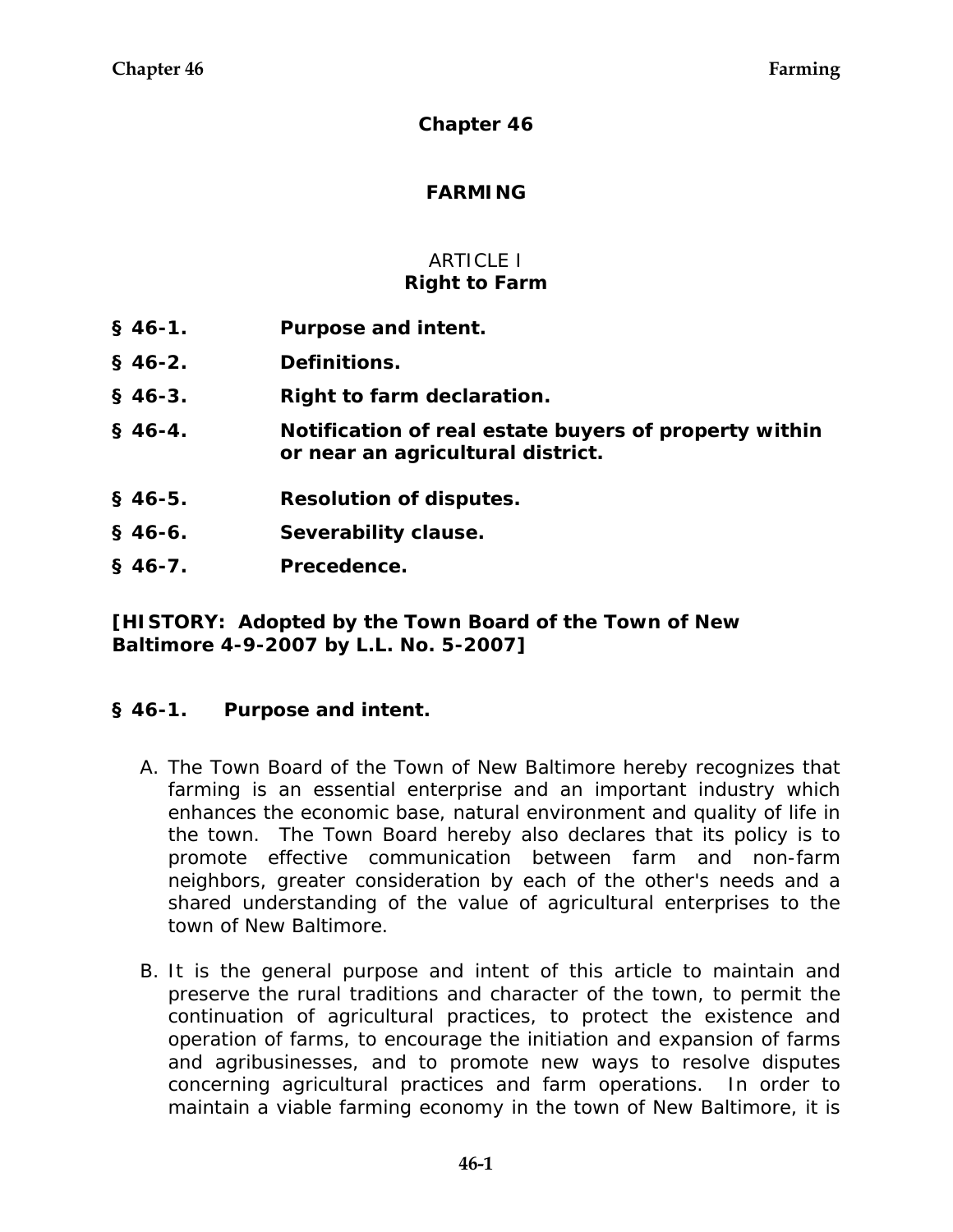necessary to limit the circumstances under which farming may be deemed to be a nuisance and to allow agricultural practices inherent to and necessary for the business of farming to proceed and be undertaken free of unreasonable and unwarranted interference or restriction.

## **§ 46-2. Definitions.**

For purposes of this article, the following terms used herein shall have the following meanings:

AGRICULTURAL PRACTICES - Those practices necessary for the on-farm production, preparation and marketing of agricultural commodities. Examples of such practices include, but are not limited to, operation of farm equipment, proper use of agricultural chemicals and other crop protection methods, and construction and use of farm structures. This term also includes those practices necessary for commercial horse boarding and breeding operations.

AGRICULTURAL PRODUCTS - Those products as defined in § 301(2) of Article 25-AA of the State Agriculture and Markets Law, including but not limited to:

- A. Field crops, including corn, wheat, rye, barley, hay, potatoes, and dry beans.
- B. Fruits, including apples, peaches, grapes, cherries and berries.
- C. Vegetables, including tomatoes, snap beans, cabbage, carrots, beets and onions.
- D. Horticultural specialties, including nursery stock, ornamental shrubs, ornamental trees and flowers.
- E. Livestock and livestock products, including cattle, sheep, hogs, goats, horses, poultry, ratites, such as ostriches, emus, rheas and kiwis, farmed deer, farmed buffalo, fur bearing animals, milk and milk products, eggs and furs.
- F. Maple sap and products.
- G. Christmas trees derived from a managed Christmas tree operation whether dug for transplanting or cut from the stump.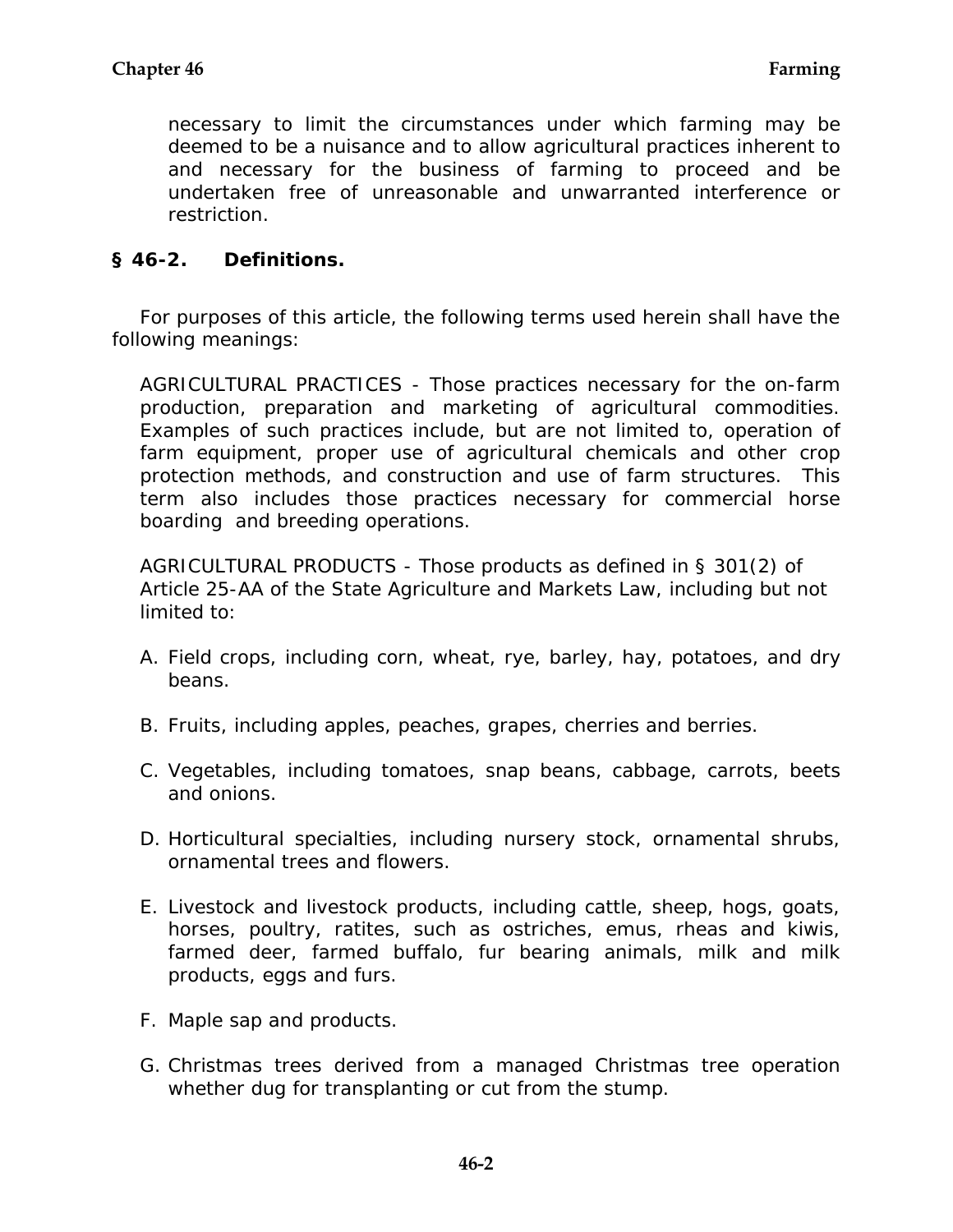- H. Aquaculture products, including fish, fish products, water plants and shellfish.
- I. Woody biomass, which means short rotation woody crops raised for bioenergy.
- J. Farm woodland includes land used for production and sale of woodland products, including but not limited to logs, lumber, posts and firewood.
- K. Racehorses and horses kept at commercial horse boarding operations.

FARMER - Any person, organization, entity, association, partnership, Limited Liability Company, or corporation engaged in the business of agriculture, whether for profit or otherwise, including the cultivation of land, the raising of crops, or the raising of livestock.

FARMLAND - Land used in agricultural production, as defined in subdivision (4) of § 301 of Article 25-AA of the State Agriculture and Markets Law.

FARM OPERATION - The land and on-farm buildings, equipment, manure processing and handling facilities, and practices which contribute to the production, preparation and marketing of crops, livestock and livestock products as a commercial enterprise, including a "commercial horse boarding operation" as defined in subdivision (13) of § 301 of Article 25-AA of the State Agriculture and Markets Law, and "timber processing" as defined in subdivision (14) of § 301 of Article 25-AA of the State Agriculture and Markets Law. Such farm operation may consist of one or more parcels of owned or rented land, which parcels may be contiguous or noncontiguous to each other.

# **§ 46-3. Right to farm declaration.**

A. Farmers, as well as those employed, retained, or otherwise authorized to act on behalf of farmers, may lawfully engage in agricultural practices within this town at all such times and all such locations as are reasonably necessary to conduct the business of agriculture. For any agricultural practice, in determining the reasonableness of the time, place and methodology of such practice, due weight and consideration shall be given to both traditional customs and procedures in the farming industry as well as to advances resulting from increased knowledge and improved technologies. Agricultural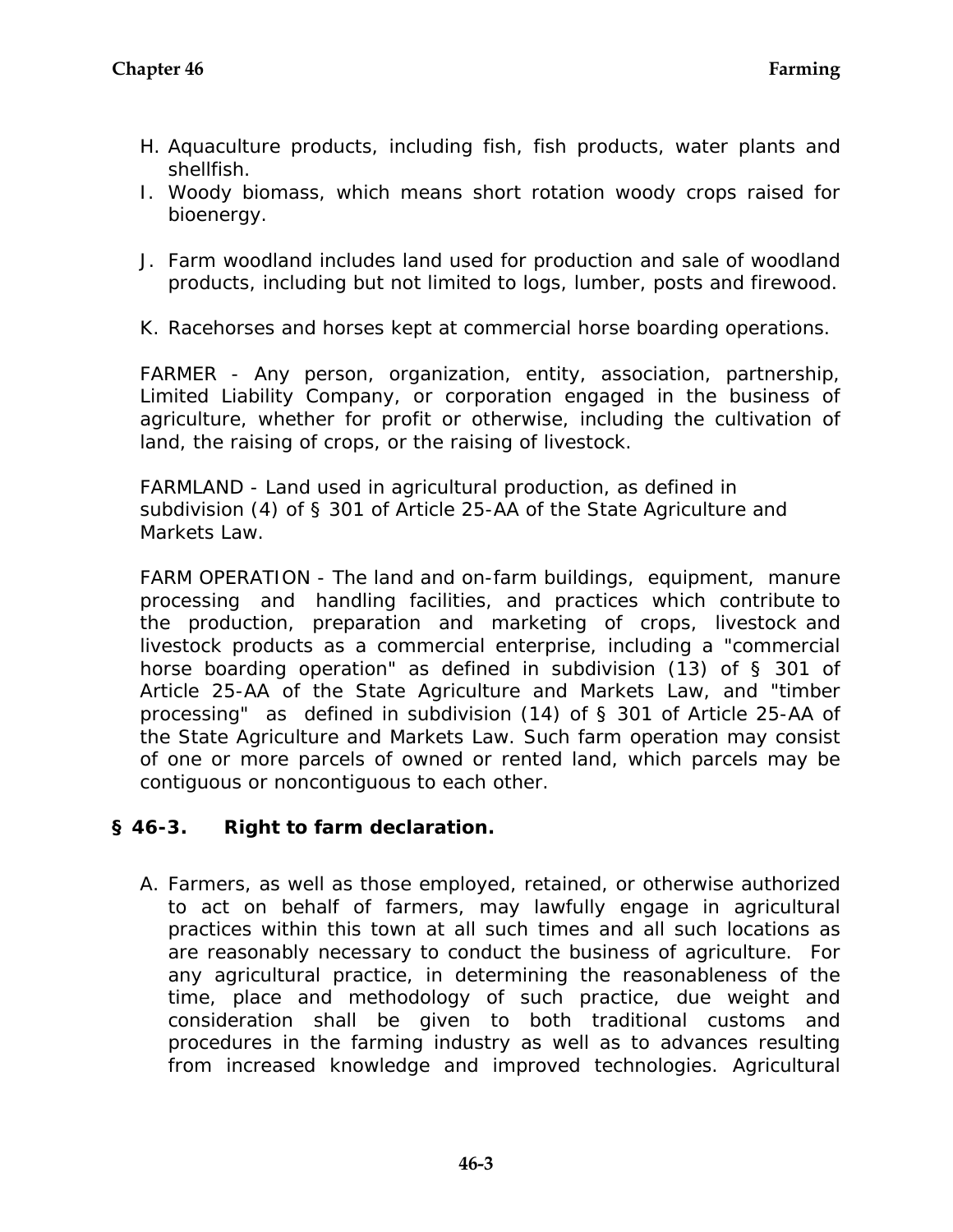practices conducted on farmland shall not be found to be a public or private nuisance if such agricultural practices are:

- (1) Reasonable and necessary to the particular farm or farm operation;
- (2) Conducted in a manner which is not negligent or reckless;
- (3) Conducted in conformity with generally accepted and sound agricultural practices;
- (4) Conducted in conformity with all local, state and federal laws and regulations;
- (5) Conducted in a manner which does not constitute a threat to public health and safety or cause injury to health or safety of any person; and
- (6) Conducted in a manner that does not reasonably obstruct the free passage or use of navigable waters or public roadways.
- B. Nothing in this article shall be construed to prohibit an aggrieved party from recovering from damages for bodily injury or wrongful death due to a failure to follow sound agricultural practices, as outlined in this section.

## **§ 46-4. Notification of real estate buyers of property within or near an agricultural district.**

In order to promote harmony between farmers and their neighbors, the town requires land holders and/or their agents and assigns to comply with § 301 of Article 25-AA of the State Agriculture and Markets Law and provide notice to prospective purchasers and occupants as follows: "It is the policy of New York State and The Town of New Baltimore to conserve, protect and encourage the development and improvement of agricultural land for the production of food, and other products and also for its natural and ecological value. This notice is to inform prospective residents that the property they are about to acquire lies partially or wholly within an agricultural district and that farming activities occur within the district. Such farming activities may include, but not be limited to, activities that cause noise, dust, and odors." This notice shall be provided to prospective purchasers of property within an agricultural district or of property with boundaries within 500 feet of a farm operation located in an agricultural district. A copy of this notice shall be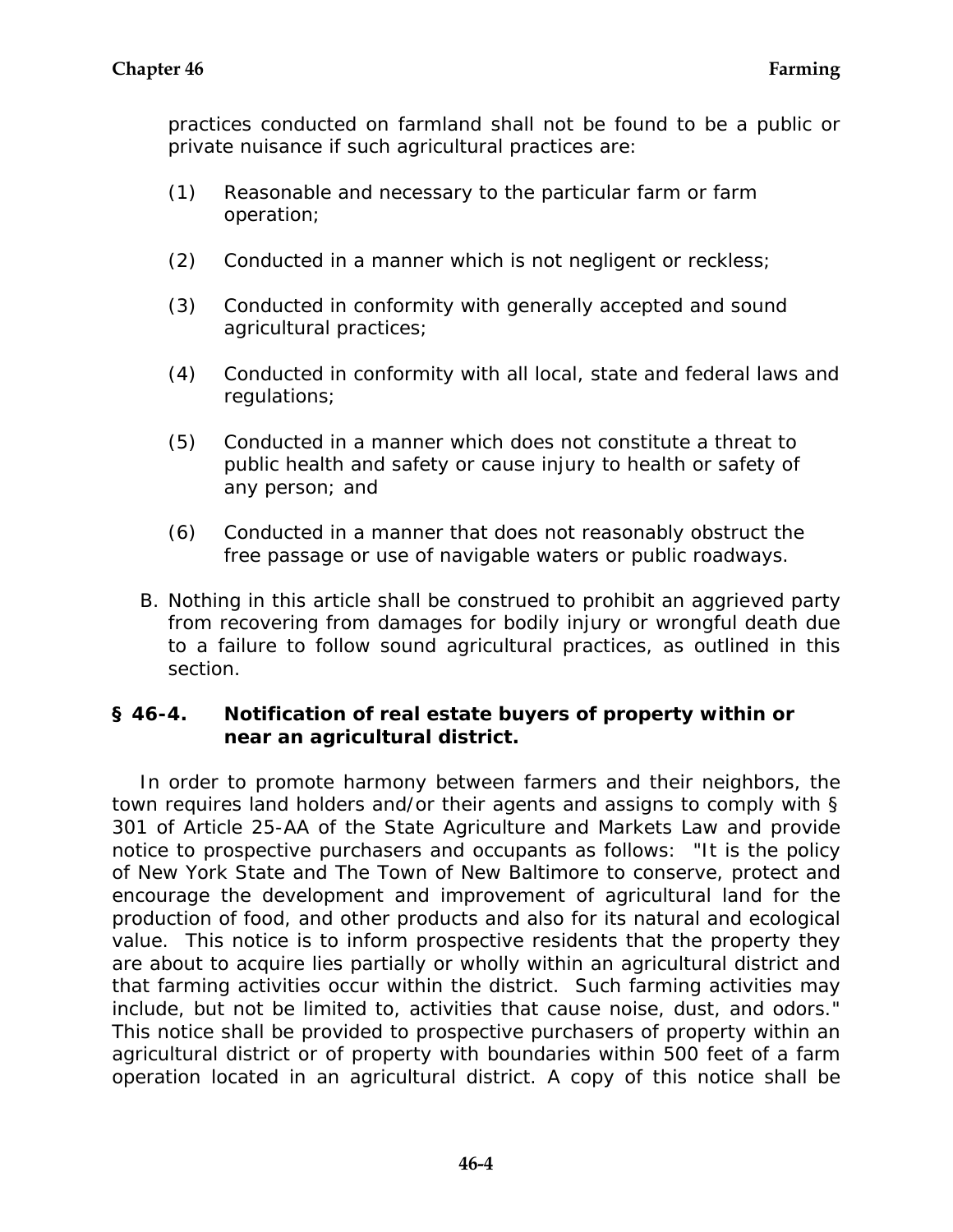included by the seller or seller's agent as an addendum to the purchase and sale contract at the time an offer to purchase is made.

# **§ 46-5. Resolution of disputes.**

- A. Should any controversy arise regarding any inconveniences or discomfort occasioned by agricultural operations which cannot be settled by direct negotiation between the parties involved, either party may submit the controversy to a dispute resolution committee as set forth below in an attempt to resolve the matter prior to the filing of any court action and prior to a request for determination by the Commissioner of Agriculture and Markets about whether the practice in question is sound pursuant to § 308 of Article 25-AA of the State Agriculture and Markets Law.
- B. Any controversy between the parties shall be submitted to the Town Supervisor within thirty (30) days of the last date of occurrence of the particular activity giving rise to the controversy or the date the party became aware of the occurrence.
- C. The Town Supervisor shall form a Dispute Resolution Committee within thirty (30) days which shall be composed of three (3) members, including two representatives from the Town Board, and one person from a community dispute resolution center, such as Common Ground or FarmNet.
- D. The effectiveness of the Dispute Resolution Committee as a forum for the resolution of disputes is dependent upon full discussion and complete presentation of all pertinent facts concerning the dispute in order to eliminate any misunderstandings. The parties are encouraged to cooperate in the exchange of pertinent information concerning the controversy.
- E. Once formed, the Dispute Resolution Committee may investigate the facts of the controversy but must, within 25 days, hold a meeting at a mutually agreed upon place and time to consider the merits of the matter and within five days of the meeting render a written decision to the parties. At the time of the meeting, both parties shall have an opportunity to present what each considers to be pertinent facts. No party bringing a complaint to the Dispute Resolution Committee for settlement or resolution may be represented by counsel unless the opposing party is also represented by counsel. The time limits provided in this subsection for action by the Dispute Resolution